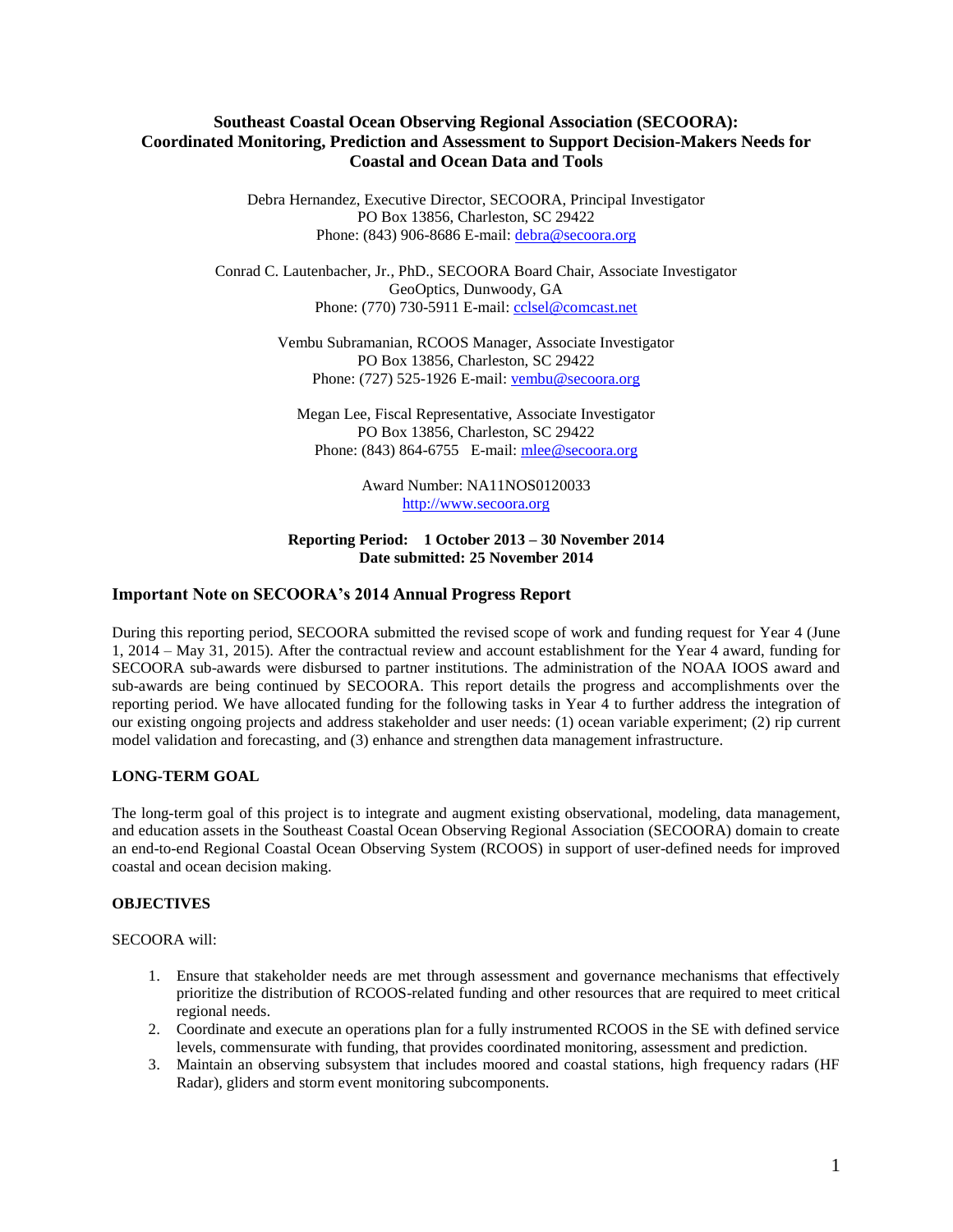- 4. Support a multi-scale, multi-resolution modeling framework that includes shelf and estuarine circulation, estuarine and surge/inundation prediction, addresses user-defined modeling needs, and uses the observing subsystem for verification, assimilation, and operation.
- 5. Build upon the SECOORA Data Management and Communication (DMAC) infrastructure to optimize existing operations, facilitate technology evolution / transfer, and address structural / project management complexities.
- 6. Support an education and outreach (E and O) program partnered with other RAs and marine education efforts that engages diverse education and stakeholder audiences to understand the benefits of ocean observing to society.

# **APPROACH AND WORK PLAN**

SECOORA is a [membership-](http://www.secoora.org/about/membership#http://www.secoora.org/about/membership)based organization that attracts and invites stakeholders with interests in coastal and ocean data and information. These members not only help prioritize SECOORA activities, but participate in developing stakeholder-based products. SECOORA will be responsible for fiscal and overall project management. SECOORA is an independent nonprofit  $501(c)(3)$  organization that has implemented a strategy to sustain observations in the SECOORA domain, and supports the development and implementation of predictive models and decision-making tools as identified by a broad user community. As described in the funded **IOOS** descope [proposals,](http://secoora.org/about/theme_areas/projects) SECOORA is focusing on the following goals during this period of the five-year Regional Coastal and Ocean Observing System (RCOOS) project:

- 1. Sustain SECOORA as a Regional Information Coordination Entity (RICE).
- 2. Sustain and expand a coastal and ocean observing subsystem for the Southeast (SE).
- 3. Support a multi-scale modeling subsystem.
- 4. Support the Data Management and Communication (DMAC) subsystem.
- 5. Support an education and outreach subsystem.

Specific approaches and goals include the following:

## **1. Sustain SECOORA as a Regional Information Coordination Entity (RICE)**

Project management includes fiduciary oversight of all sub-awards, preparation and submission of financial and progress reports, and ensuring coordination, integration and collaboration both among principal investigators (PIs) within each RCOOS subcomponent and among PIs across the various RCOOS subcomponents. Sixteen PIs and 19 sub-awards (Year 3 and Year 4) contribute to this project necessitating a significant investment of effort for project and fiscal management, technical communications, and task coordination for effective operations and success of implementing a RCOOS for the SE. Responsibilities will be shared among SECOORA's Executive Director (D. Hernandez), the RCOOS Manager (V. Subramanian), Business Manager (M. Lee), Bookkeeper (C. Kight) and a Communication Specialist (A. Wakely). The Bookkeeper and Communication Specialist are part-time employees with SECOORA.

SECOORA will continue to seek new members through our website and direct recruitment by staff and Board members, and outreach via social media outlets. SECOORA will continue to host two board meetings (May and December) and an annual member and stakeholder meeting (May) in a calendar year. SECOORA will partner with stakeholders, specifically through the engagement of SECOORA Board, staff, principal investigators, member institutions, IOOS Association, U.S. IOOS Program Office, and the Governors' South Atlantic Alliance.

SECOORA will utilize the Build Out Plan to implement a RCOOS that leverages, integrates and augments existing observational, modeling, data management, education and scientific assets within the region. SECOORA staff will coordinate these efforts with ongoing SECOORA RCOOS projects, other proposal efforts, neighboring Regional Associations (RAs), the IOOS RICE Certification process, the IOOS Catalog, and the RA Gaps Analysis.

Additional coordination responsibilities include working closely with the neighboring Regional Associations and state and federal government agencies to ensure that messages, products, and projects are coordinated and resources are leveraged. Staff will attend IOOS Association, U.S. IOOS Program Office, coastal ocean observing system related conferences, and other RA meetings as funding allows.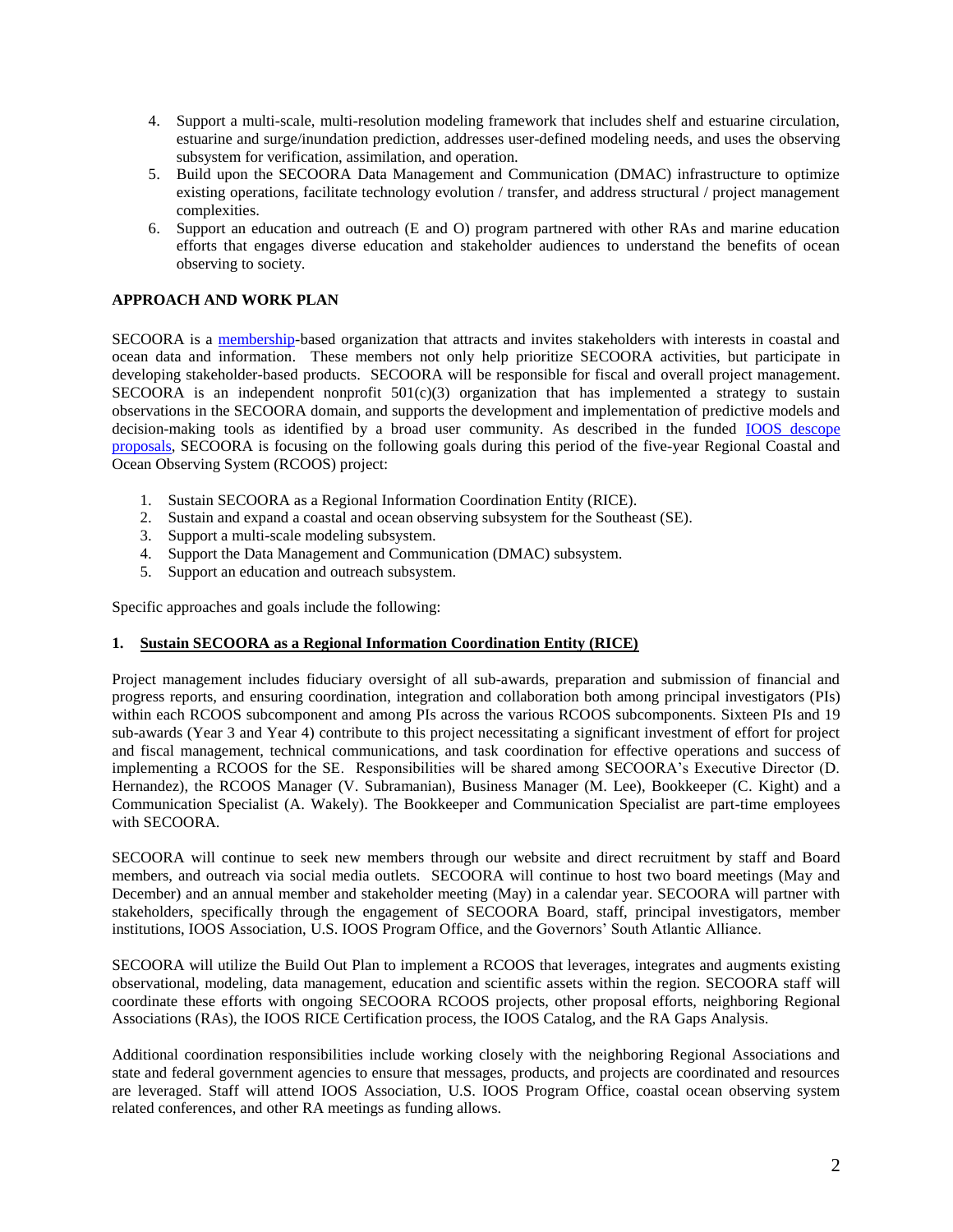## **2. Sustain and expand a coastal and ocean observing subsystem for the Southeast (SE)**

The observing subsystem provides the basis for the RCOOS by providing observations specific to use of data in numerical models and the development of data products. SECOORA is supporting the maintenance of existing subregional observing systems deployed as part of pre-SECOORA programs, which include the operation and maintenance of offshore moored stations, coastal stations, a Gray's reef ocean acidification buoy and HF Radar sites. Assets in the SECOORA footprint have been purchased through a mix of state, federal, research, and IOOS funding. Primary partners include the University of South Florida (B. Weisberg, M. Luther and C. Merz), University of Georgia (Scott Noakes), University of Delaware (Wei Jun Cai), University of North Carolina System (L. Leonard and H. Seim), UGA Skidaway Institute of Oceanography (D. Savidge), University of Miami (N. Shay) and the University of South Carolina (G. Voulgaris). In Year 4, SECOORA will fund an ocean variable experiment project. We will consider outfitting the gliders with CTD, VEMCO acoustic receivers and optical sensors to collect valuable data that can be combined with HF Radar, in-situ stations, circulation models and satellite data. The proposed experiment is aimed at the integration of SECOORA's observational, modeling and data management subsystem projects, and will support SECOORA's scientific and operational goals.

Each observing asset collects and provides near-real-time data for multiple users, enabling the development of stakeholder products (e.g. those required for oil spill response, National Weather Service Marine Weather Portal, beach/shellfish water quality advisories, and search and rescue (SAR) operation surface current requests).

## **3. Support a multi-scale modeling subsystem**

In support of user-identified modeling needs, all the modeling components funded during Year 1, Year 2 and Year 3 are continued in Year 4. In Year 4, SECOORA will allocate funds to provide observational support for rip current forecast model validation in the SE region. Final reports of the real-time forecasting of inundation and storm surge projects at University of Florida and North Carolina State University will be compiled in Year 4. The modeling component includes the following (primary partners):

- Regional and sub-regional circulation modeling (North Carolina State University, R. He)
- Forecasting of storm surge, inundation, and coastal circulation (University of Florida, P. Sheng; North Carolina State University, L. Xie)
- Species-specific habitat models that enhance South Atlantic Fisheries Marine Council stock assessments (ROFFS, M. Roffer; University of Miami, B. Muhling; SAFMC, R. Pugliese)
- Improved models in support of issuing beach swimming advisories (University of South Carolina, D. Porter).

## **4. Support the Data Management and Communication (DMAC) subsystem**

Key strengths of SECOORA's DMAC enterprise are effective working relationships and collaborations. Key collaborators include data providers, RCOOS PIs, other RA DMAC coordinators, IOOS DMAC and stakeholders. These relationships are fostered by the SECOORA staff and regional technical personnel responsible for operating and upgrading the data management system. Building on previous work, SECOORA will continue to recruit new data, integrate and optimize access to regionally-aggregated data and information via a web interface that supports SECOORA's thematic priorities. University of South Carolina (D. Porter) will be the primary partner maintaining and supporting the SECOORA DMAC subsystem. In Year 4, SECOORA will award mini-grants to plan for enhancements to SECOORA data management programs and infrastructure, and to increase and improve access to SECOORA aggregated near-real-time and historical observational and hindcast physical-biogeochemical model data.

## **5. Support an education and outreach subsystem**

Due to funding limitations, the primary focus of the Education and Outreach (E&O) subsystem is to provide outreach to stakeholders regarding observing technologies, data, products, and services. Outreach activities are provided by all SECOORA staff, as well as the RCOOS PIs. Resources for formal educators are maintained on the SECOORA website, and we continue to promote the Basic Observation Buoy as a STEM education tool. Note that Goals 1, 3 and 4 include outreach activities that complement and contribute to the E&O subsystem.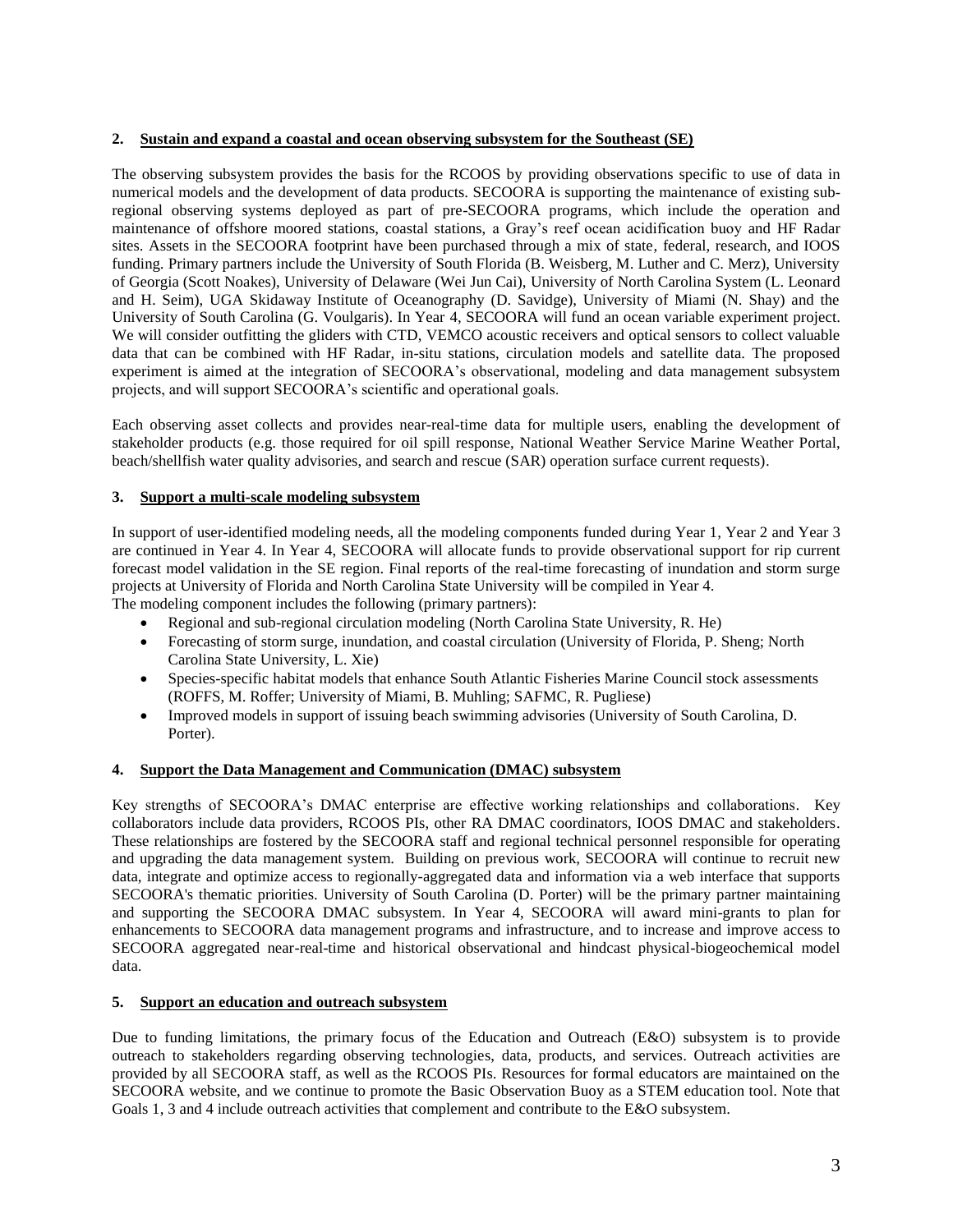### **WORK COMPLETED AND ASSOCIATED RESULTS**

For the current reporting period, the progress to date and associated results for each goal are as follows:

#### **1. Sustain SECOORA as a Regional Information Coordination Entity (RICE)**

SECOORA provides a network and structure for engagement of regional stakeholders. We have 46 members and a 17 person Board. SECOORA holds Executive Committee calls monthly and Board member conference calls approximately four to five times a year. We also held the SECOORA annual Members, Board and PIs meetings (May 13 - 15, 2014) in Savannah, GA. Presentations and 2014 annual meeting materials can be accessed via the [SECOORA May 2014 meeting website.](http://secoora.org/node/424) We held a Board meeting (December 4-5, 2013) in Charleston, SC, and are planning to hold the next Board meeting also in Charleston, SC on December 9, 2014. We continue to host our monthly PI conference calls in order to ensure coordination among the SECOORA data management activities, the PIs within each RCOOS subcomponents, and the PIs across all SECOORA RCOOS subcomponents.

SECOORA continues to provide the fiscal and overall project management for this project. SECOORA submitted the Year 4 [descope proposal](http://secoora.org/sites/default/files/webfm/members/documents/FY14_Descope_FINAL.pdf) to the NOAA IOOS Program Office on August 13, 2014, and established sub-awards. The FY14 SECOORA A-133 audit was conducted by the firm Elliott Davis, LLC and was finalized on September 22, 2014. There were no negative findings. The management of sub-awards to primary partner institutions is being continued. SECOORA has bi-monthly administration meetings to ensure efficient and effective fiscal operations. The Finance and Audit Committee meets once a quarter. Megan Lee, SECOORA Business Manager attended via webinar the NOAA Grants Management Financial Assistance Workshop Silver Spring, MD held June 24-25, 2014.

SECOORA continued to actively participate in the Governors' South Atlantic Alliance (GSAA), IOOS Association and U.S. IOOS Program Office activities (progress reports, meetings, conference calls and responding to information requests and data calls). Many of these activities focus on advancing the collective capabilities of SECOORA, the IOOS enterprise, and our partners.

#### **2. Sustain and expand a coastal and ocean observing subsystem for the Southeast (SE)**

SECOORA continued to fund and sustain existing sub-regional observing networks. Specific progress and results to date include the following.

University of South Florida (USF) Coastal Ocean Monitoring and Prediction System (COMPS) three surface and two subsurface moorings, along with one near shore tower installation are maintained for real-time and delayed mode observations (surface meteorology and water column currents and T/S on surface moorings, water column V and bottom T/S on subsurface moorings, and surface meteorology, water column currents and waves on the near shore tower). New data logger/telemetry systems were deployed on three surface moorings, which led to improved data returns from the moorings. Support is continued for USF COMPS coastal stations that collect physical and meteorological data in real-time. USF has added the Clam Bayou station, located on Boca Ciega Bay in St. Petersburg, FL, to the COMPS coastal stations network. A new radar-based water level sensor on a NOAA designed mounting frame with bubbler back-up was added to this site on October 29, 2014. In addition to water level and meteorological data, the Clam Bayou site measures salinity, dissolved oxygen, pH, water temperature, turbidity, chlorophyll, blue green algae, fluorescent dissolved organic matter. Water quality and water level sensors were supplied by YSI/Xylem. Consolidation of the COMPS Egmont Key and Anna Maria sites into a single nearby site is in the planning stages. It is expected that USF will maintain 6 coastal stations (Shell Point, Aripeka, Fred Howard Park, Big Carlos Pass, Clam Bayou and the consolidated Egmont/Anna Maria site). The real-time data collected by the moorings and coastal stations are delivered to SECOORA and NDBC, and are made available via Global Telecommunication System (GTS).

University of North Carolina Wilmington (UNCW) continued to operate and maintain 7 nearshore real-time moorings and 1 coastal pier station. These stations collect and provide hourly reports of the following variables: wind velocity, barometric pressure, sea surface temperature, atmospheric temperature, solar radiation, sea level, inwater velocity, salinity, and waves. During this reporting period, UNCW's Coastal Ocean Research and Monitoring Program (CORMP) successfully redesigned the communications/telemetry systems. Currently, 5 of the nearshore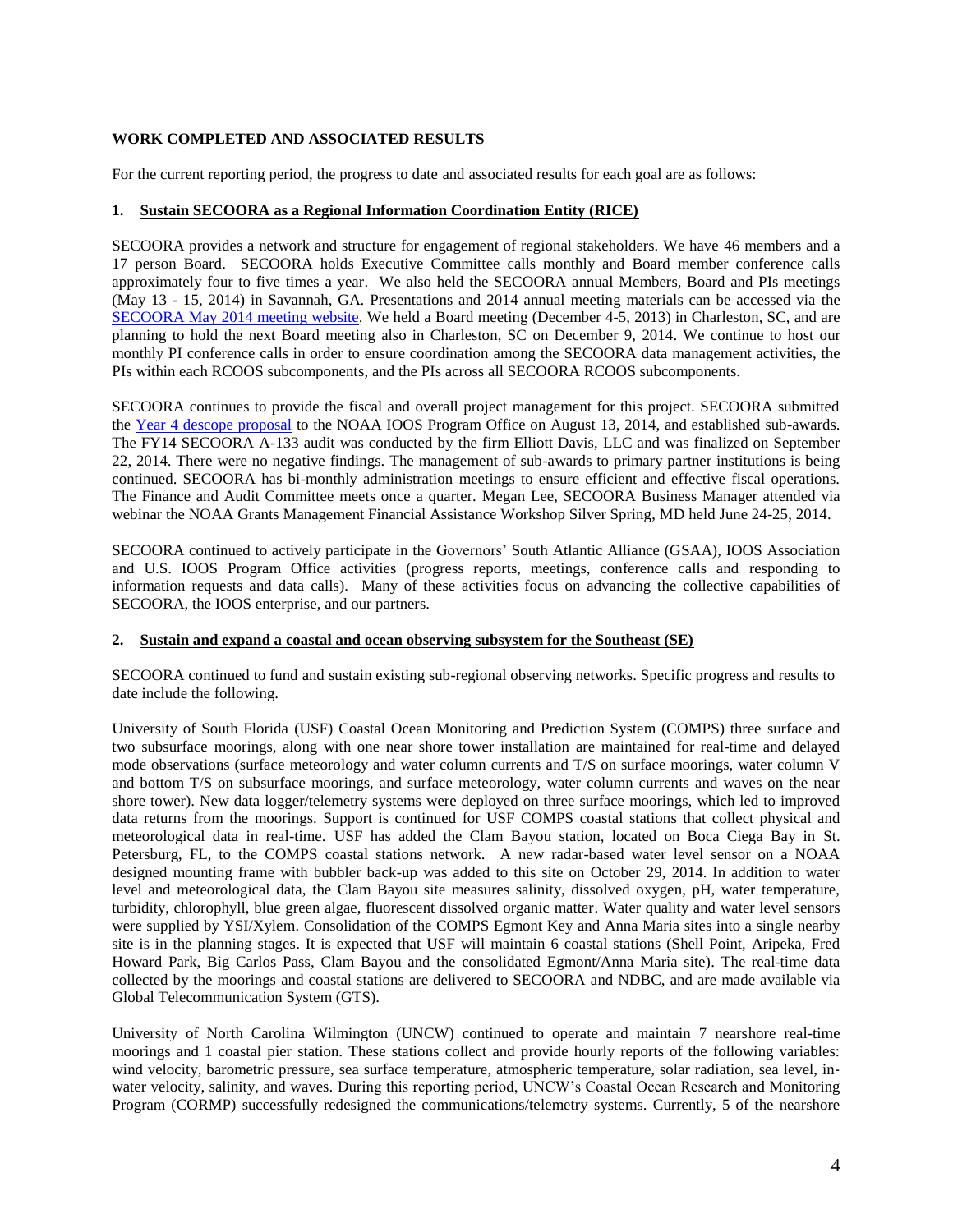moorings (≤ 5 nm from shore) use Verizon cell modems, replacing the Iridium satellite communications service. One more mooring will be converted to cell modem within the next reporting period, and another mooring will continue to use Iridium since it is 27 miles from shore and cell phone coverage does not extend that far offshore. All data collected are provided to SECOORA and NDBC and are made available via GTS.

University of Georgia continues to operate and maintain the NOAA's Ocean Acidification Program NDBC Gray's Reef National Marine Sanctuary (GRNMS) buoy (41008). The Gray's Reef National Marine Sanctuary (GRNMS) pCO2 system has been transmitting water and air pCO2 measurements and pH without incident during the reporting period. The batteries on the Sea-Bird failed in September so the water quality parameters are currently not being transmitted. On October 24, all the pCO2 system mounted on the buoy deck were replaced. This also included mounting a new GPS integrated iridium antenna on the buoy mast. The SAMI-pH and Sea-Bird mounted under the buoy could not be replaced at this time due to sea conditions. Seas were moving the buoy considerably and did not allow for safe diving under the buoy. UGA and GRNMS are currently watching the sea conditions for an opportune window to head back offshore to replace the two sensors. The waters offshore Georgia are currently undergoing their annual shift from being a CO2 source to becoming a CO2 sink. During this reporting period, surface water pCO2 has shifted from the mid 500 µatm to the mid 300 µatm. Atmospheric pCO2 at GRNMS is currently around 400 µatm. Also at GRNMS, pH is slowly increasing during this period from approximately 8 to 8.1. These seasonal changes are primarily temperature driven and expected annually, however overall the pCO2 at GRNMS has been increasing at a rate of 2.7% per year for seawater and 0.78% per year for atmospheric pCO2. Continued monitoring at the site will help to determine if this rate is an ongoing event. During this reporting period, the estuarine and coastal water offshore Georgia were surveyed extensively (April, May, July, July, September) by partner institution University of Delaware for the following purposes: a) provide a ground-truthing for the mooring pCO2 and pH at the Gray's Reef, b) build a robust total alkalinity (TAlk) and salinity relationship; thus high frequency mooring salinity data can be translated into TAlk and, using TAlk and high frequency pCO2, we can calculate high frequency dissolved inorganic carbon (DIC), pH, and carbonate saturation state and c) understand coastal carbon cycling and relevant biogeochemistry such that they can be incorporated into building a predictive model for pCO2, pH and saturation state at the mooring site and in the region. During these cruises, scientists measured pCO2, pH, and took water samples for dissolved inorganic carbon (DIC) and total alkalinity (TAlk) analysis. During each survey, in addition to underway (pumping seawater through an instrument when the ship is sailing) survey of pCO2 and O2, they also took about 100 water samples to measure DIC and TAlk back at lab. Two manuscripts are nearly ready for submission. The first one examines the drivers, i,e variables (DIC, Talk, Temperature and Salinity etc.), that control the pCO2 at the mooring site. The second paper will examine the secular trend over the 7 years since observations started at the mooring for pCO2 in 2006.

The University of Miami operates WERA HF Radar installations on Key Biscayne (Crandon), Virginia Key and Dania Beach. Dania Beach and Virginia Key transmit at 12 MHz; Crandon Park site is now transmitting again at 16 MHz. Crandon Park site was not operational from the summer of 2013 to the summer of 2014 due to a cable being severed by city park and recreation maintenance crew. These radars are estimating significant wave heights for the National Weather Service marine forecast models and provide mean radials at hourly intervals to SECOORA and the U.S. National HF Radar network archive. Discussions are underway with Ocean Reef Club, Key Largo to establish the fourth WERA site at Key Largo, FL. Operational uptime and average spatial range statistics for the period from October 2013 through November 2014 of Virginia Key and Dania Beach HF Radar sites are: 90.5%, 111km and 67.8%, 111km.

University of Miami was awarded funds to carry out an applied research project during this reporting period to evaluate the feasibility of delivering accurate wave estimates from high frequency radar for broad use by stakeholders. The objective of this project is to deploy an Acoustic Wave and Current Profiler (AWAC) in the HF Radar footprint in the FL Straits to obtain wave measurements, which can be compared to the WERA HF Radar derived significant wave height measurements. The work will also include a careful assessment of the errors in wave extraction algorithms. In April 2014, University of Miami (UM) Rosenstiel School of Marine and Atmospheric Science deployed a subsurface mooring in the Straits of Florida. The mooring was equipped with a NortekUSA AWAC instrument. AWAC profiler was located at 25.93N and 79.88W in the UM maintained High Frequency radar footprint (between Dania Beach and Virginia Keys stations) and collected waves and currents data for three months. The AWAC (Nortek) mooring was recovered in August 2014. Data recovery is 100% based on preliminary analysis. These raw data have been provided to NWS (current and wave data), and is now carefully being analyzed relative to HF Radar measurements for currents and waves.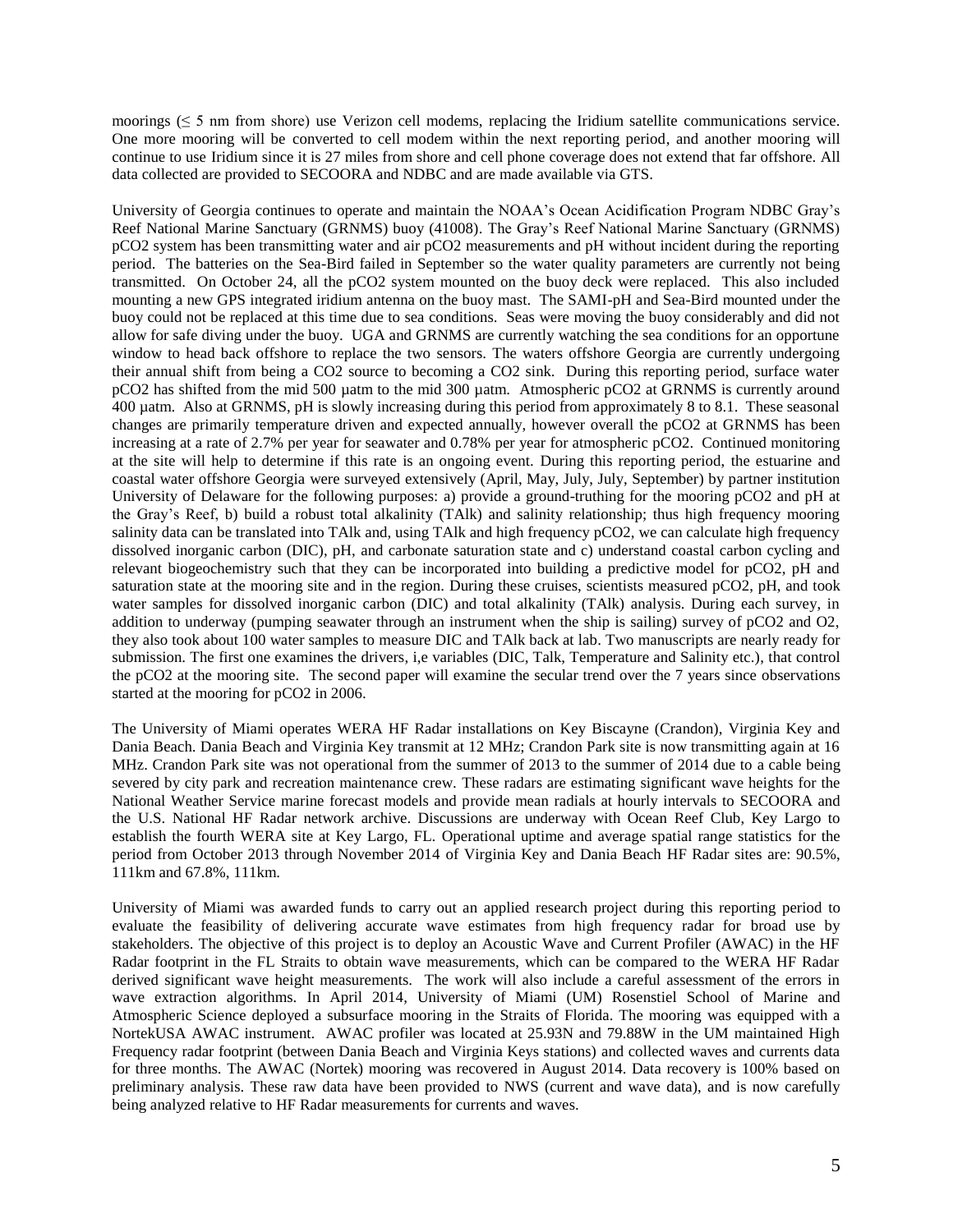The University of North Carolina Chapel Hill operates two CODAR HF Radar installations on the Outer Banks of North Carolina. A new station at Core Banks, NC has been added (March 2014). Funding for this additional site comes from the state of NC through the UNC Coastal Studies Ocean Energy Program. Operations and maintenance are being partially supported by SECOORA. Other progress and accomplishments during this reporting period are: (i) continued collaboration with Johns Hopkins University to develop ship-tracking capabilities using the DUCK 5 MHz CODAR site located at the Army Corps Field Research Facility in Duck, NC. Improvements to the site from this collaboration include: additional transmit antenna and high power transmitter added (fall 2013), new model receive antenna replaced the 10 year old existing antenna, a new antenna calibration was completed 11/07/14; and (ii) continue to develop Gulf Stream landward edge tracking capabilities with the NC radars, and compare them with existing data products. The investigators have also begun seeking optimal reprocessing parameters for the NC radars to improve radar surface current quality at the radial short, or 30 minute averaged radial, level. Hourly data from the systems are delivered to SECOORA and the U.S. National HF Radar network archive. Operational uptime and average spatial range statistics for the period from October 2013 through November 2014 of Cape Hatteras and Duck HF Radar sites are: 99.8%, 187km, 99.1%, 226km.

Skidaway Institute of Oceanography (SkIO) continued to operate two WERA HF Radars on St. Catherine's Island and Jekyll Island, GA for this reporting period. The data are being continuously provided to SECOORA and the U.S. National HFR Network archive in near-real time. Estimates of wave and wind parameters are also made as experimental products. Operational uptime and average spatial range statistics for the period from October 2013 through November 2014 of St. Catherine's Island and Jekyll Island HF Radar sites are: 97.1%, 189km, 98.7%, 201km.

The University of South Carolina currently maintains, operates and delivers data from two priority radar sites (Fort Caswell, NC and Georgetown, SC) covering Long Bay, SC. The operation of the two systems was continued without major interruptions during the reporting period, despite a number of issues developed with the Georgetown site due to coastal erosion (storm activity) that made the antennas of the GTN vulnerable to damage The sites provide half-hourly surface current maps via the PI's and the SECOORA websites and estimates of significant waves heights on an experimental basis. Operational uptime and average spatial range statistics for the period from October 2013 through November 2014 for Fort Caswell, NC and Georgetown, SC HF Radar sites are: 99.2%, 184km, 98.4%, 223km. The data from each station are provided in near real-time to SECOORA and the US National HF Radar network.

The College of Marine Science (CMS), University of South Florida (USF) currently operates, maintains and delivers data from three CODAR priority radar sites (Naples, Venice and Reddington Shores). Acquisition of CODAR equipment spares for installing the fourth site is in progress. USF maintains the two co-located WERA stations and assessment of CODAR and WERA HF Radars in mapping currents were performed. The data from the stations are provided in near real-time to SECOORA and the U.S. National HF Radar network maintained by the Scripps Institution. The performance metrics (temporal and average spatial range) of the CODAR systems indicate operation for 99.4% and 177km, 91.2% and 169km and 94.4% and 184km, for the period October 2013 to November 2014 for the Reddington Shore, Venice and Naples, respectively. The performance metrics of the WERA systems indicate operation for 98.8% and 135km and 98.1% and 126km for the period October 2013 to November 2014 for the Fort DeSoto and Venice, respectively.

## **3. Support a multi-scale modeling subsystem**

The North Carolina State University South Atlantic Bight Gulf of Mexico (SABGOM) model continues to run on a 24/7-basis, providing three-dimensional (3D) regional ocean predictions. The model provides daily 72 hour nowcast/forecast, and model output (sea level, temperature, salinity and 3D currents) are made available via the SECOORA website and the NCSU PI's website. SABGOM model has been coupled with a biogeochemical prediction model, and testing data assimilation (DA) schemes within the SABGOM modeling system using 3Dvariable and 4D-variable data assimilation schemes. The DA system, once fully implemented, will be able to assimilate observations including satellite sea surface temperature, sea surface height, HF Radar surface currents, and glider observed hydrography to improve SECOORA regional ocean circulation predictions. Using SABGOM model predictions, the PI and his team supported USF and NOAA in a 30-day glider survey of the Gulf Stream, which was conducted in March 2014. The resulting high-resolution hydrographic data are being used to test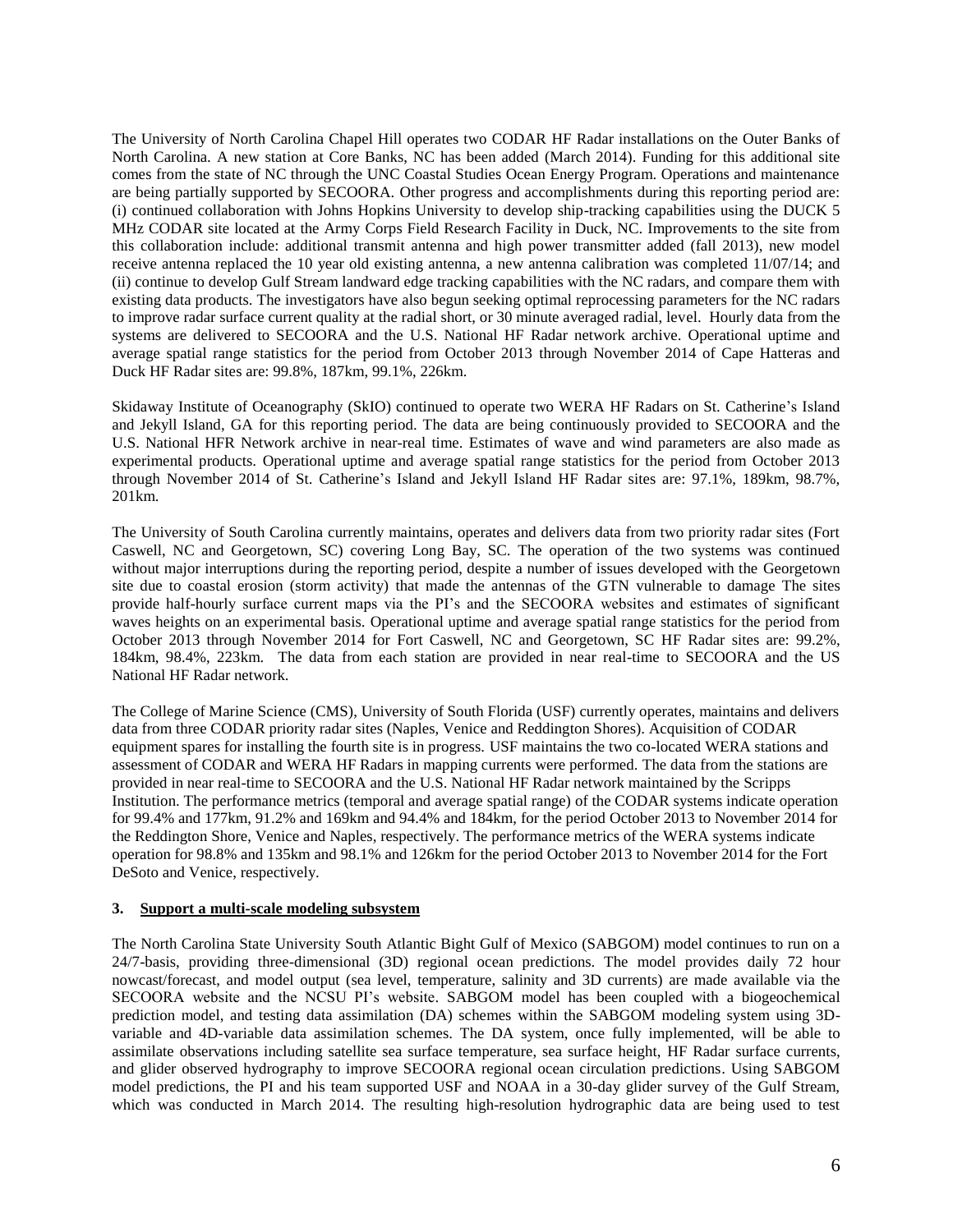SABGOM data assimilation system. The NCSU SABGOM modeling team worked with the SECOORA data management team to standardize model output and data products via the establishment of THREDDS server and SECOORA's interactive map display.

The North Carolina State University Coastal Marine and Atmospheric Environment Prediction System (CMAEPS) maintained the near-real-time CMAEPS forecast system and provides atmospheric, sea surface wave, and storm surge forecasts for the SECOORA region, and high-resolution storm surge forecasts for the Northern Florida Coast domain. Specific progress and accomplishments during this period include: (1) Maintaining the near-real-time CMAEPS forecast system on the NCSU IBM Blade Center Linux Cluster (henry2) and providing real-time atmospheric, sea surface wave, and storm surge forecasts for the SECOORA region, and high-resolution storm surge forecasts for the Florida Coast domain; 2) Providing the atmospheric WRF model forecasts and sea surface wave forecasts through the web and data server; and 3) Starting to summarize their previous research and application works for the past three-year period and to draft the final progress report.

The University of Florida has completed a 3D forecasting system coupled with a SWAN wave model for the entire Florida coast and provides a two to three day forecast depending on the forecast wind fields. Specific progress and accomplishments during this period include: (1) Maintaining the near-real-time 3D forecasting system; (2) Serving 3D model data via SECOORA THREDDS server as well as PI's website and (3) Starting to summarize their previous research and application works for the past three-year period and to draft the final progress report.

The University of South Carolina and University of Maryland continued to maintain and support the decision support web and mobile app tools for issuance of beach swimming advisories by the South Carolina Department of Health and Environmental Control (SCDHEC). The beach swimming forecast, advisory and data are available via the [SECOORA website](http://secoora.org/projects/beach_wq) [\(Beach Swimming Advisory Portlet\)](http://howsthebeach.org/). During this reporting period, the PI and his team are working to evaluate / demonstrate geographical transferability of their modeling approach. They are focusing on swimming beaches in FL identified as areas of concern by State of Florida beach managers / public health officials. Initial stakeholder interactions and discussions yielded recommendations for the study area to be within the Sarasota County, FL beach area. Data gathering efforts and model setup (historical and real-time bacterial, water quality and meteorological) are in progress.

Roffer's Ocean Fishing Forecasting Service, Inc. (ROFFS Inc.), the University of Miami Cooperative Institute for Marine and Atmospheric Studies (CIMAS) and the South Atlantic Fisheries Management Council (SAFMC) are developing habitat modeling for enhancing fish stock assessments. Engagement by regional stakeholders in the stock assessment process has increased substantially during this reporting period. A scientific paper ("Habitat models for Gray Triggerfish collected in fishery independent trap surveys off the Southeastern United States,") was prepared and presented to the members of the SouthEast Data, Assessment and Review (SEDAR) at the Charleston, SC (Aug. 04-08, 2014) SEDAR #41 Workshop [\(http://www.sefsc.noaa.gov/sedar/Sedar\\_Workshops.jsp?WorkshopNum=41\)](http://www.sefsc.noaa.gov/sedar/Sedar_Workshops.jsp?WorkshopNum=41). It is important to note that this scientific paper resulted in substantive discussions during the Assessment Index Working Group at this meeting. Walt Ingram (NOAA, NMFS, Pascagoula Laboratory), Barbara Muhling (Co-PI) and Joey Ballenger are presently engaged in discussions related to refining, evaluating, and hopefully implementing the use of the habitat model into the grey triggerfish stock assessment. It was felt at the SEDAR meeting that habitat modeling had great value to stock assessment in general as it provided a good mechanism to introduce environmental variability into the stock assessment indices. The idea of using habitat modeling was further advanced by Roger Pugliese (SAFMC) within the South Atlantic Fishery Management Council during their June (Ponte Vedra Beach, FL) and September (Charleston, SC) meetings. The ongoing work by the project team with NOAA NMFS Southeast Fisheries Science Center (Miami, FL) with highly migratory species also continues to serve the advancement of the use of habitat modeling for stock assessment. Roffer is also working on habitat modeling with Aaron Adams (Bonefish Tarpon Trust) and Jon Shenker (Florida Institute of Technology) on items related to bonefish, tarpon, and permits within and outside of the SECOORA footprint. Discussions relative to the sharing and utilization of the physical data collected by the MARMAP fisheries independent monitoring program to the SECOORA community have been initiated. The project team is also engaged in working with other SECOORA Principal Investigators as well as with other researchers at the Florida Wildlife Research Institute to identify and develop products that could be served on SECOORA's website to assist the South Atlantic Fishery Management Council and others involved with fish stock assessment in the SECOORA region.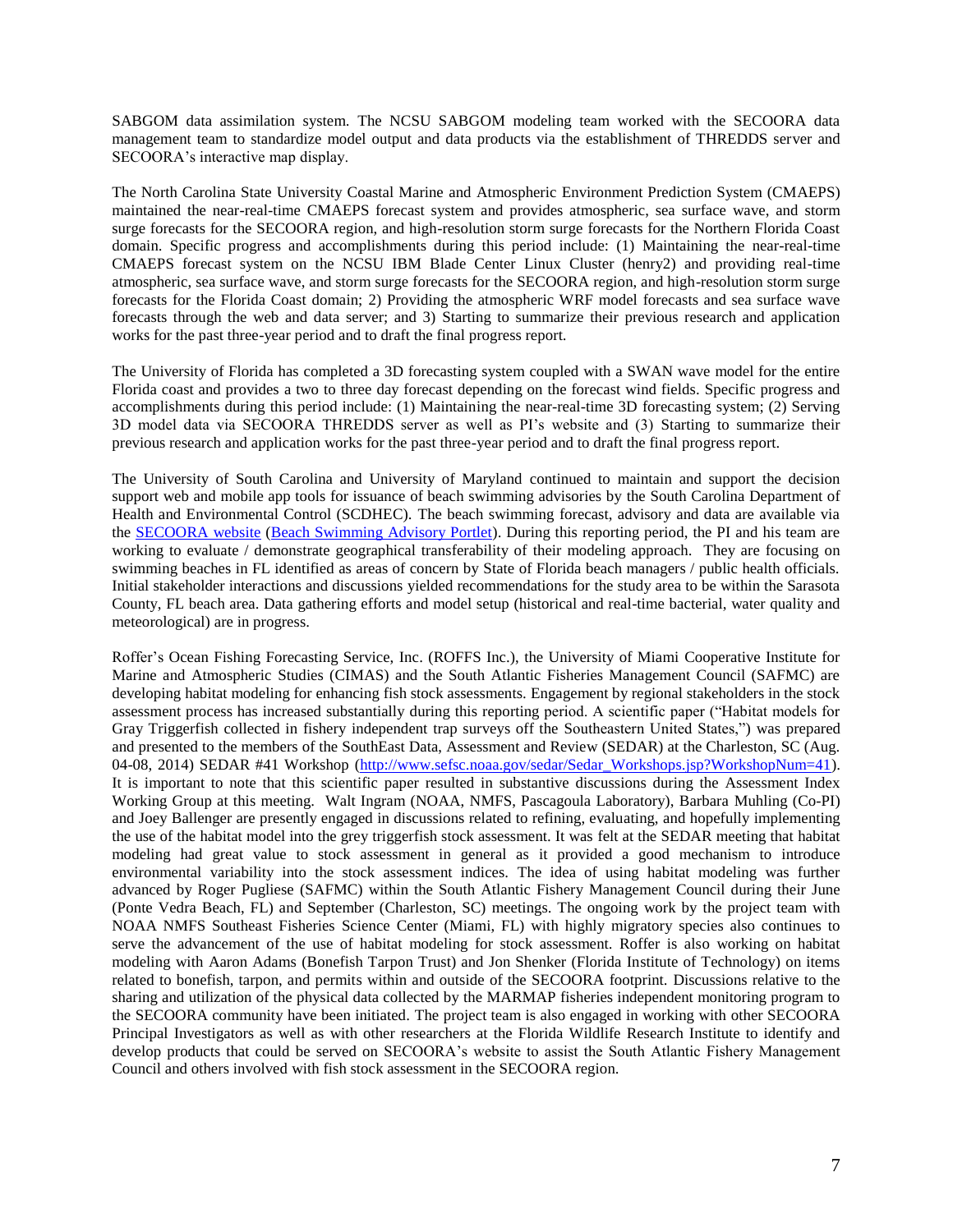Filipe Pires Alvarenga Fernandes, Oceanographer, Brazil, was awarded the SECOORA Model Skill Assessment project contract. Richard Signell, Scientist, United States Geological Survey (USGS), U.S. IOOS Modeling Test Bed Steering Committee member will be a collaborator and act in a consultant role on this project. The contract was established in May 2014, and the work is in progress to develop an on-line tool for SECOORA numerical model skill assessment. A SECOORA model skill assessment project website [\(http://ocefpaf.github.io/secoora/\)](http://ocefpaf.github.io/secoora/) has been set up to post the results and progress of the ongoing work. The workflow and model skill assessment version controlled software code base are hosted at [https://github.com/ocefpaf/secoora.git.](https://github.com/ocefpaf/secoora.git) Identification and access to SECOORA observations (in-situ, HF Radar and Glider) and numerical models (SABGOM, USF FVCOM, etc.) via SECOORA and IOOS developed catalog endpoints (Sensor Observation Service and THREDDS) have been completed. Work has also been completed on the development of software for the comparison and estimation of error metrics of water level observations with model data, and an interactive map of the results of the comparison and bias estimates can be accessed via [http://ocefpaf.github.io/secoora/comparisons/timeseries/elevation/.](http://ocefpaf.github.io/secoora/comparisons/timeseries/elevation/) Work is in progress to compare salinity, temperature and currents (in-situ and HF Radar) observations with model data.

### **4. Support the Data Management and Communication (DMAC) subsystem**

University of South Carolina (D. Porter) is the primary partner who will maintain and support the SECOORA DMAC subsystem and the University of North Carolina at Chapel Hill (H. Seim) is funded to support IOOS Vocabulary efforts. The details of ongoing data management activities during this reporting period are described in this section.

The University of South Carolina (USC) hosts and maintains the hardware and software related to SECOORA's [Data and Maps](http://secoora.org/maps/) section of the website. Significant effort has focused on redefining the look and feel of the Data Portal to mimic the technological approach of the [GSAA Data Portal.](http://www.gsaaportal.org/) The GSAA Data Portal project is now in maintenance mode, and updates to data endpoints and server software are being performed.

SECOORA RCOOS Manager (V. Subramanian) and USC Data Management team continued to participate in IOOS Data Management monthly conference calls and provide input and contributions towards IOOS and RAs common data management topics and discussions such as Sensor Observation Service (SOS), IOOS Catalog and QARTOD etc. We have implemented the netCDF version (ncSOS) and have registered our SOS, THREDDS and ERDDAP services on IOOS catalog registry. SECOORA RCOOS Manager worked with USF technical personnel to demonstrate the implementation of quality control tests outlined in the IOOS Manual for Real-Time Quality Control of In-Situ Current Measurements for buoys on the West Florida Shelf at the May 2014 IOOS DMAC Webinar. We have started to archive our near real-time in-situ observations at National Oceanographic Data Center (NODC).

We continue to recruit new data from data providers and also provide services on data management related solutions to data collectors and providers within the region. We also maintain a [Wiki site](http://code.google.com/p/xenia/w/list) in which documentation and notes on technologies we use are made available. We also started contributing to the IOOS established documentation and code sharing [github](https://github.com/ioos) site. We worked with data providers and PIs on: THREDDS data server installation and making model and observations available via the same; added Florida Atlantic University LOBO and Florida Institute of Technology (FIT) Sebastian Inlet station data; and glider deployment track posting on SECOORA web site in coordination with IOOS glider Data Assembly Center (DAC) and SECOORA glider operators. Added Northeast Fisheries Science Center (NEFSC) drifter program latest drifter tracks to SECOORA map interface. USC has been working closely with NC State University/Ruoying He as they are developing larger footprint US East Coast model products including salinity, water temperature, and circulation. We are developing Catalog Service for the Web (CSW) compliant catalog to host a more dynamic and up-to-date listing of SECOORA assets. Towards accomplishing the objectives of SECOORA product development project, created daily/monthly summary average/minimum/maximum/variance files from NCSU SABGOM model data, provided data query and netCDF format support with USF and UNCW observations and NCSU (SABGOM) model data, and performed the upgrade of THREDDS server to better support performance and improved uptime.

IOOS Parameter Vocabulary work was continued during this reporting period. UNC personnel built and deployed a demonstration utility to visualize mappings of IOOS Parameter Name Vocabulary. The visual demonstration shows general relationships between various terms returned by querying Marine Metadata Interoperability (MMI) Ontology Registry and Repository (ORR). The graphic user interface (GUI) allows a user to dynamically select terms and see detailed display of mapped terms from general to more specific utilizing relationships and terms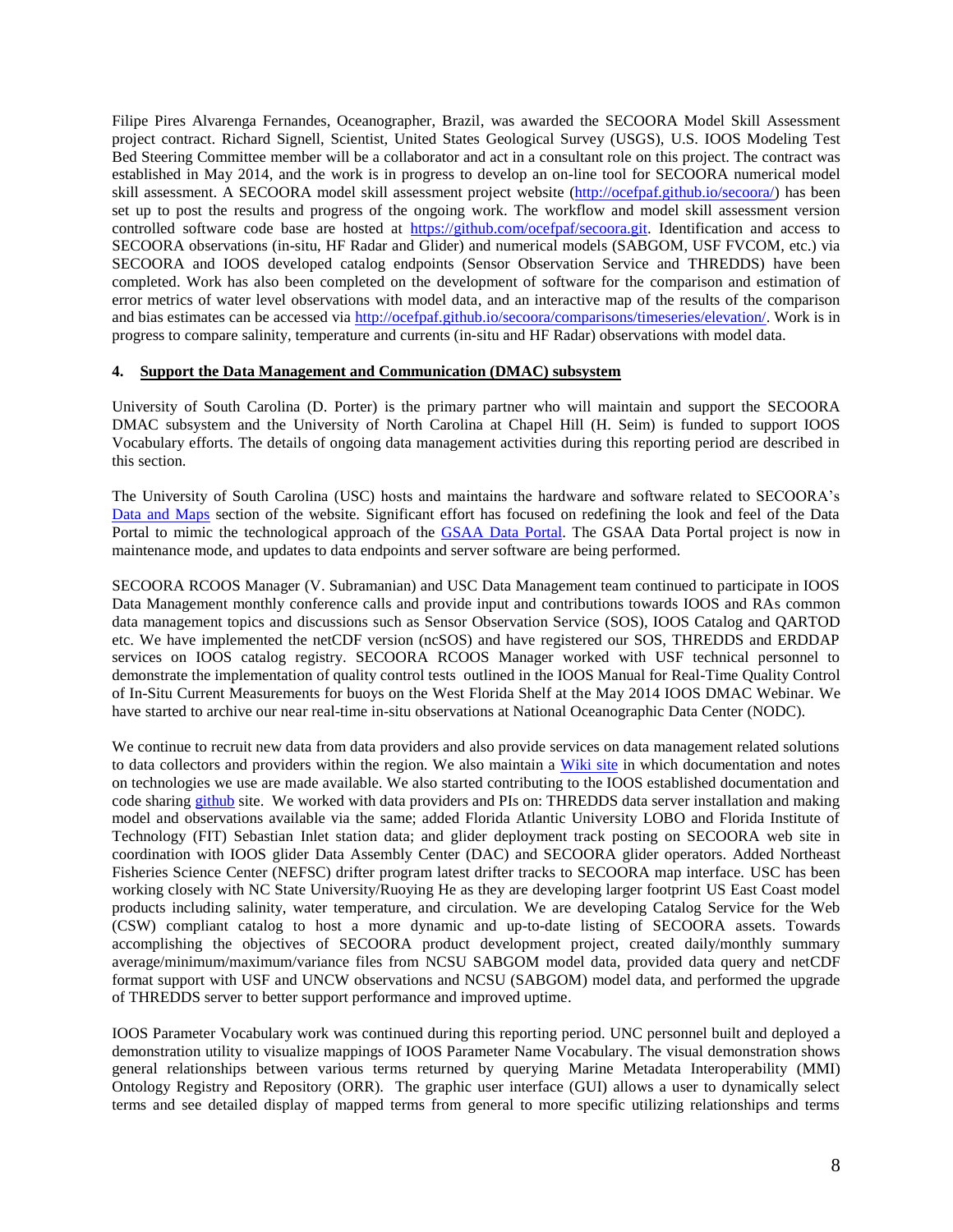registered and mapped in the MMI ORR [\(http://www.unc.edu/usr-bin/haines/orrviz.py\)](http://www.unc.edu/usr-bin/haines/orrviz.py). A review of the current IOOS parameter vocabulary to Climate and Forecast (CF) standard name map was performed. There have been several updates to the CF standard name table, which required new mappings. Ten new mappings as a consequence of 358 new terms were added. The new IOOS parameter to CF standard name map can be found [here.](http://mmisw.org/orr/#http://mmisw.org/ont/ioos/map_ioos_cf) Documented vocabulary search use-cases for IOOS catalog are located at the IOOS [github](https://github.com/ioos/catalog/wiki) website.

Second Creek Consulting, LLC was awarded the SECOORA product development support service contract in January 2014. With the help of the SECOORA product committee members, the data providers and mangers at UNC Wilmington and USF, the Ocean Observing and Modeling Group at NCSU, and the USC SECOORA DMAC team, Second Creek Consulting, LLC developed and released the [SECOORA Climatology product.](http://secoora.org/data/secooraclimatology) This product allows users to visualize, interact and download historical surface temperature and salinity data from select SECOORA buoys and historical nowcast/forecast South Atlantic Bight Gulf of Mexico (SABGOM) model data from 2011 - 2014. Work is in progress to add visualization of seasonal climatologies of NCSU model generated salinity and temperature.

### **5. Support an Education and Outreach subsystem**

The primary focus of SECOORA's Education and Outreach (E and O) subsystem is to engage stakeholders in observing technologies, data, products, and services. Note that Goals 1, 3 and 4 include outreach activities that complement and contribute to the E and O subsystem. We have listed work carried out during this reporting period below. We hired Abbey Wakely, a part-time Communication Specialist to work with SECOORA staff and member organizations on SECOORA outreach activities. No Education and Outreach PIs were funded in Year 2, Year 3 or Year 4.

SECOORA continued to engage in marketing and outreach activities via e-newsletter, e-mails, social media and website. SECOORA sent e-newsletters, referring and increasing traffic sessions to our website during this reporting period. We sent emails outlining staff activities to the Board. Stories highlighting Members work, SECOORA newsletters and more were published on our website. We continue to engage in outreach and education events as well as provide materials to RCOOS PI and Board members, who attend science meetings, provide information to governmental representatives, etc. SECOORA staff and members engaged in many in-person outreach events, including meeting with congressional staff. During this reporting period, we developed the SECOORA Annual Report, new outreach rack cards and one-pagers for each state, which can be accessed via our website.

SECOORA In-person Outreach: SECOORA staff constantly engaged in either delivering a talk at institutions or visiting institutions and attending meetings to promote the need for the implementation of regional coastal ocean observing systems to address coastal zone issues. The following are some outreach activities that occurred during this reporting period: NOAA Ecological Forecasting webinar and meeting; Weather Ready Nation events; Weather Forecast Office visits: Tampa, Miami and Charleston; Wilmington Sector USCG; North Carolina Sea Grant; North Carolina Member institutes as well as potential new member organizations; Ocean Acidification office in Charleston; GSAA meetings; Our Global Estuary meeting; Congressional offices; North Carolina Coastal Management and Sentinel Site Programs; South Carolina Maritime Association; GCOOS-RA Annual Meeting; Integrated Tracking of Aquatic Animals in the Gulf of Mexico (iTAG) workshop; SURA Coastal and Environmental Research Committee (CERC) Spring 2014; Fleet Weather Center, Norfolk, VA; Florida Gulf Coast University; West Central Florida American Meteorological Society Meetings; International Radio Oceanography Working Group meeting; 2014 St. Petersburg Science Festival; Undergraduate Environmental Science Lab Tours USF Clam Bayou Water Quality Monitoring Station; Guy Harvey Fisheries Symposium, St. Petersburg, FL (November 13-15, 2014); Researching Plastic Marine Debris Canterbury School of Florida, St. Petersburg Oceanography Class; and 2014 World GIS Day, University of South Florida, St. Petersburg, FL (November 18, 2014).

During this reporting period we conducted our SECOORA Board meeting in Charleston, SC (December 4-5, 2013). We also conducted our SECOORA Annual Meetings in Savannah, Georgia (May 13-15, 2014). We held our RCOOS PIs meeting on Day 1, Annual Member and Stakeholders meeting on Day 2 and Board meeting on Day 3. All meeting materials are available via [SECOORA website.](http://secoora.org/node/424/)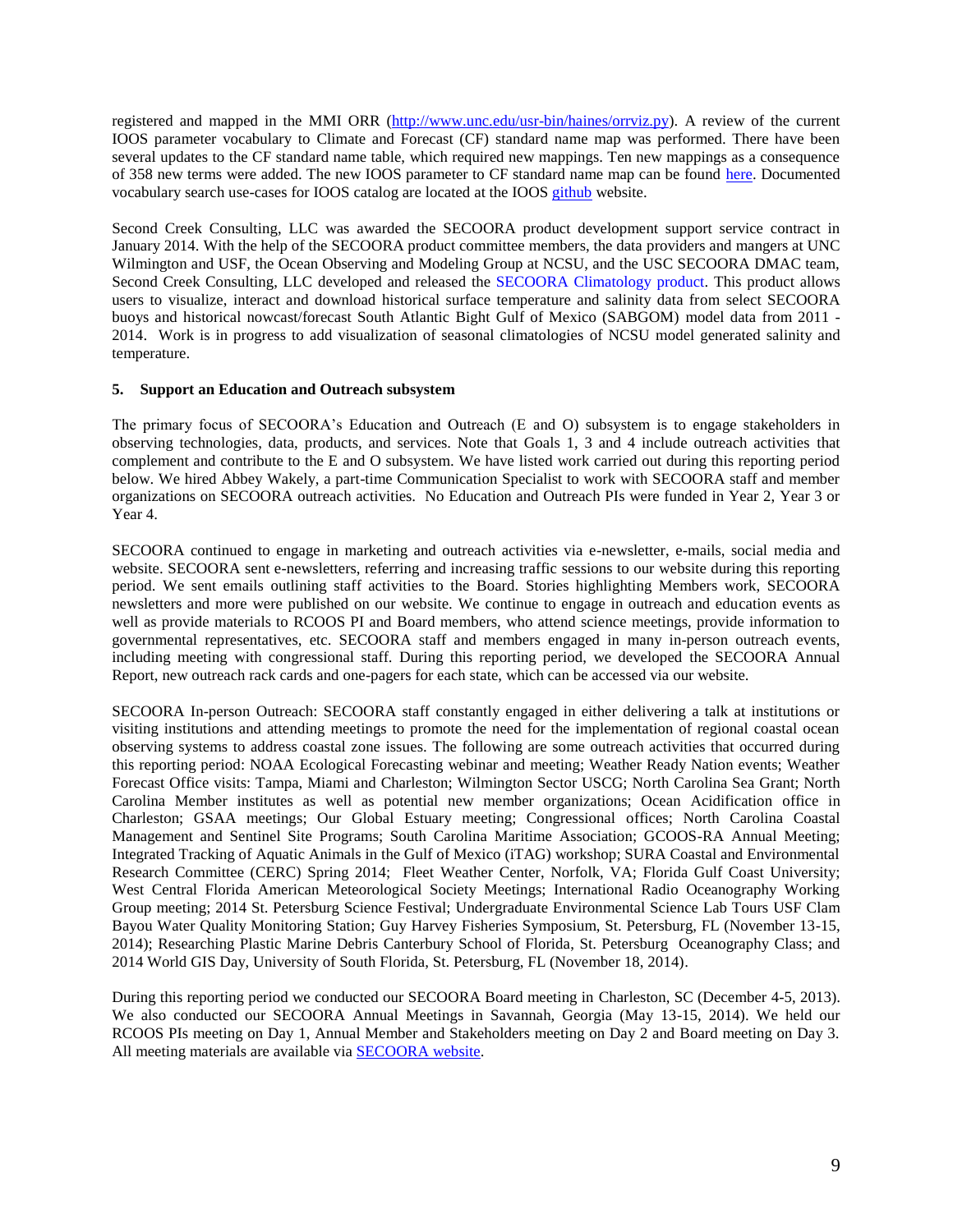#### **IMPACT AND APPLICATIONS and TRANSITIONS**

The coastal and ocean observations and associated models and decision-support tools supported by SECOORA are all being collected/developed to address specific user-described needs relevant to all four of the NOPP evaluation factors. Monitoring data are used by federal, state, academic, private and local agencies for a wide range of applications including weather forecasting, beach swimming advisories, water quality predictions, and search and rescue. Developed numerical models are made available for use by federal and state agencies to support coastal evacuation orders, issuance of beach swimming advisories, storm surge inundation and rip tide advisories, and fisheries management. SECOORA has partnered with private industry to support the development of commercial products related to commercial and recreational fishing. SECOORA staff was actively engaged in outreach efforts as described in the earlier section of this report. SECOORA worked with US IOOS, University of South Florida and Florida Gulf Coastal University to submit a NOAA Educational Partnership Program internship proposal for the summer of 2014. The student, Pedro Matos-Llavona, worked directly with COMPS Operations Manager Jason Law while at USF. As part of the program the student was taught all aspects of coastal ocean observing operations, including instrument set-up, maintenance and deployment as well as cruise and dive planning and execution. The student acted as Assistant Chief Scientist on a mooring cruise under the direction of Mr. Law.

#### **RELATED PROJECTS**

North Carolina State University (NCSU) and Skidaway Insitute of Oceanography (SKIO), University of Georgia from SECOORA participated in the Glider Palooza for the Fall 2014 season (September - November 2014). Thirteen to sixteen Slocum Gliders are being deployed covering from South Nova Scotia, Canada to Georgia and Gulf of Mexico waters by academic and research institutions. SKIO, UGA Glider Modena was be equipped with a pumped CTD, Aanderaa oxygen optode, an Ecopuck triplet (CDOM, chl-a, turbdity), and a Vemco VMT receiver operating at 69 kHz. The data collected by the glider systems along with data from ocean satellites, HF Radar and in-situ moorings supported an ensemble of ocean models. SECOORA supported NCSU SABGOM model predictions were made available to USF and NOAA in a 30-day glider survey of the Gulf Stream, which was conducted in March 2014, Glider Palooza 2014 and UNC Coastal Studies Ocean Energy Program. SECOORA partially supports operations and maintenance for the UNC Core Banks HF Radar system, which was funded by the state of NC through the UNC Coastal Studies Ocean Energy Program. SECOORA also continued partnership with GSAA, and maintains the Regional Information Management System Portal for the GSAA.

### **PUBLICATIONS AND PRESENTATIONS**

- Weisberg, R.H, L. Zheng, Y. Liu, S. Murawski, C. Hu, and J. Paul (2014), Did Deepwater Horizon Hydrocarbons Transit to the West Florida Continental Shelf? Deep-Sea Res., Part II, doi:10.1016/j.dsr2.2014.02.002.
- Weisberg, R.H., L. Zheng, Y. Liu, C. Lembke, J.M. Lenes and J.J. Walsh (2014), Why a red tide was not observed on the West Florida Continental Shelf in 2010. Harmful Algae, in press, doi:10.1016/j.hal.2014.04.010.
- Zhu, J., R.H. Weisberg, R.H., L. Zheng, and S. Han (2014). On the flushing of Tampa Bay. Estuaries and Coasts, in press, doi: 10.1007/s12237-014-9793-6.
- Zhu, J., R.H. Weisberg, R.H., L. Zheng, and S. Han (2014). Influences of channel deepening and widening on the tidal and non-tidal circulation of Tampa Bay. Estuaries and Coasts, in press, doi: 10.1007/s12237-014- 9815-4.
- Bert, T.M., W.S. Arnold, A.E. Wilbur, S. Seyoum, A.L. McMillen-Jackson, S.P. Stephenson, R.H. Weisberg and L.A. Yarbro (2014), Florida Gulf Bay Scallop (Argopecten Irradians Concentricus) Population Genetic Structure: Form, Variation, and Influential Factors, J. Shellfish Res., 33, 99-136, DOI: http://dx.doi.org/10.2983/035.033.0112.
- Liu, Y., R.H. Weisberg, S. Vignudelli, and G.T. Mitchum (2014), Evaluation of altimetry-derived surface current products using Lagrangian drifter trajectories in the eastern Gulf of Mexico, J. Geophys. Res., 119, 2827- 2842, doi:10.1002/2013JC009710.
- Weisberg, R.H., L. Zheng and E. Peebles (2014), Gag grouper larvae pathways on the West Florida Shelf, Cont. Shelf Res., Doi.10.1016/j.csr.2014.06.003
- Liu, Y., R.H. Weisberg, and C. Lembke, (2014), Thermal lag correction of glider salinity data across a sharp thermocline, J. Atmos. Oceanic Technol., (in preparation).
- Merz, C., R.H. Weisberg and L. K. Shay, Florida's HF Radar Needs. GCOOS-RA webinar on "A Primer on a High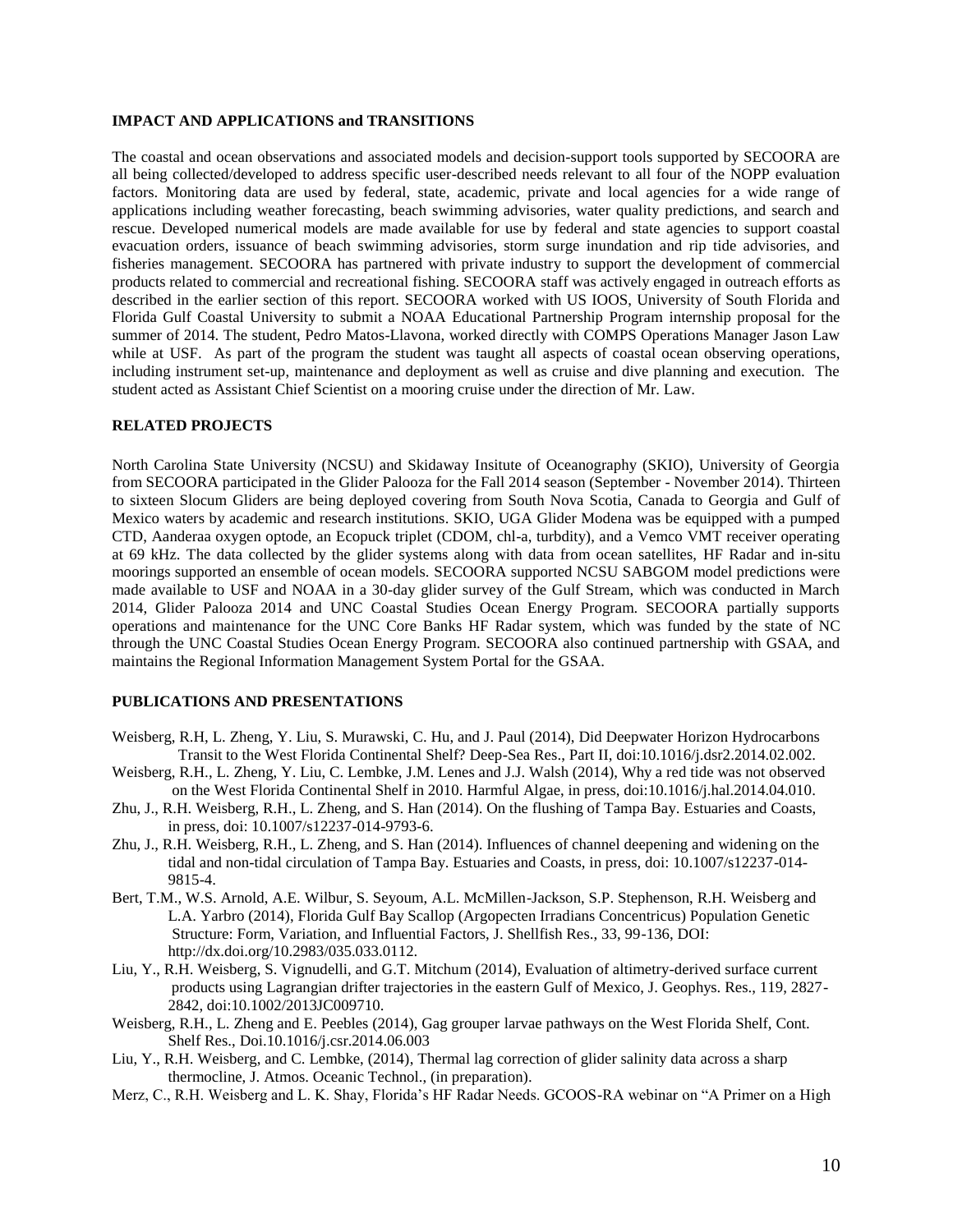Frequency Radar Network for the Gulf of Mexico, October 27, 2014.

- Liu, Y., R.H. Weisberg, and C.R. Merz (2014), Assessment of CODAR and WERA HF radars in mapping currents on the West Florida Shelf, J. Atmos. Oceanic Technol., 31, 6, 1363-1382, DOI: 10.1175/JTECH-D-13- 00107.1
- Merz, C., Y. Liu, and R.H. Weisberg, Initial Surface Current Measurements on the West Florida Shelf Using WERA HF Ocean Radar with Multiple Input Multiple Output (MIMO) Synthetic Aperture. Oceans/MTS2014.
- Dzvonkovskaya, A., Helzel, T., Petersen, L., Merz, C. R., Liu, Y., and Weisberg, R. H., Initial Results of Ship Detection and Tracking Using WERA HF Ocean Radar with MIMO Configuration. Radar Symposium, pp. 1-3, doi:10.1109/IRS.2014.6869265, June 2014.
- Merz, C.R., Liu, Y., Gurgel, K-W., Petersen, L., and Weisberg, R. H., Effect of Radio Frequency Interference (RFI) Noise Energy on WERA Performance Using the "Listen Before Talk" Adaptive Noise Procedure. Coastal Ocean Observing Systems: Advances and Syntheses, Elsevier Publisher, in press.
- Garner, T., Muglia, M.: HF RADAR IN THE SOUTHERN MID-ATLANTIC, Mid Atlantic Bight Physical Oceanography and Meteorology Meeting, Gloucester, Va. Oct 30, 2014.
- Castelao, R. and R. He (2013), Mesoscale eddies in the South Atlantic Bight, Journal of Geophysical Research: Oceans, 118, 5720–5731, doi:10.1002/jgrc.20415.
- Gong, Y., R. He, G. G. Gawarkiewicz, and D. K. Savidge (2014), Numerical investigation of coastal circulation dynamics near Cape Hatteras, North Carolina in January 2005, Ocean Dynamics, in press.
- Kourafalou V.H., P. De Mey, M. Le Hénaff, G. Charria, C.A. Edwards, R. He, M. Herzfeld, A. Pasqual, E. Stanev, J. Tintoré, N. Usui, A. van der Westhuysen, J. Wilkin, and X. Zhu (2014), Coastal Ocean Forecasting: system integration and evaluation. Journal of Operational Oceanography, in press.
- Qian, H., Y. Li, R. He, and D. B. Eggleston (2014), Connectivity in the Intra-American Seas and implications for potential larval transport,Coral Reefs, DOI 10.1007/s00338-014-1244-0.
- Tao, B., H. Tian, W. Ren, J. Yang, Q. Yang, R. He, W. Cai, and S. Lohrenz. (2014), Increasing Mississippi River discharge throughout the twenty-first century influenced by changes in climate, land use, and atmospheric CO2,Geophysical Research Letters, doi:10.1002/2014GL060361.
- Xue, Z., R. He, K. Fennel. W.-J. Cai, S. Lohrenz, W.-J. Huang, and H. Tian (2014), Modeling pCO2 variability in the Gulf of Mexico, Biogeosciencs Discuss, 11, 12673-12695, doi:10.5194/bgd-11-12673-2014.
- Xue, Z., J. Zambon, Z. Yao, Y. Liu, and R. He (2014), An integrated ocean circulation, wave, atmosphere, and marine ecosystem prediction system for the South Atlantic Bight and Gulf of Mexico, Journal of Operational Oceanography, in press.
- Zambon, J. B., R. He, and J. C. Warner (2014), Investigation of Hurricane Ivan using the Coupled Ocean-Atmosphere-Wave-Sediment Transport (COAWST) Model, Ocean Dynamics, 64(11), pp. 1535-1554, doi:10.1007/s10236-014-0777-7.
- Barbara A. Muhling, Mitchell A. Roffer, Joseph C. Ballenger, Marcel J. M. Reichert, Roger Pugliese, Tracey I. Smart, Habitat models for Gray Triggerfish collected in fishery-independent trap surveys off the southeastern United States. SouthEast Data, Assessment and Review (SEDAR) Workshop, Charleston, SC, August 4 – 8, 2014.
- Matthew J. Neet, R. Heath Kelsey, Dwayne E. Porter, Dan W. Ramage, Adrian B. Jones, Model Performance Results in Myrtle Beach, SC Using Virtual Beach and R Regression Software, Proceedings of the 2014 South Carolina Water Resources Conference, held October 15-16, 2014 at the Columbia, SC Metropolitan Convention Center.
- Porter, D.E. 2014,The role of environmental monitoring and data management in supporting science to inform decision making: a case study. Organization of Biological Field Stations / National Association of Marine Laboratories Joint Meeting 2014. Woods Hole, MA. September 2014. Invited presentation.
- Archer, M, L. K. Shay, B. Jaimes and J. Martinez-Pedraja, In press. Observing frontal Instabilities of the Florida Current Using HF radar. Chapter in Coastal Ocean Observing Systems. Y. Liu, H. Kerkering and R. Weisberg (eds.). Elsevier Press.
- Shay, L.K and J. Martinez-Pedraja, Coastal Ocean Current and Wave Response to Hurricane Jeanne Using High Frequency Radar: Implications for Surge Modeling. Accepted for presentation at the World Meteorological Organization's International Workshop on Tropical Cyclones Landfall Processes-3 in Jeju South Korea on 9 December 2014.
- Shay, L.K, M. Archer, B. Jaimes and J. Martinez-Pedraja, Observations of Cyclone and Anticyclones in the Florida Current: Implications of Near-Inertial Wave Propagation in Geostrophic Shear. Asian Oceanic and Geoscience Society conference in Sapporo, Japan (28 July-1 Aug, 2014).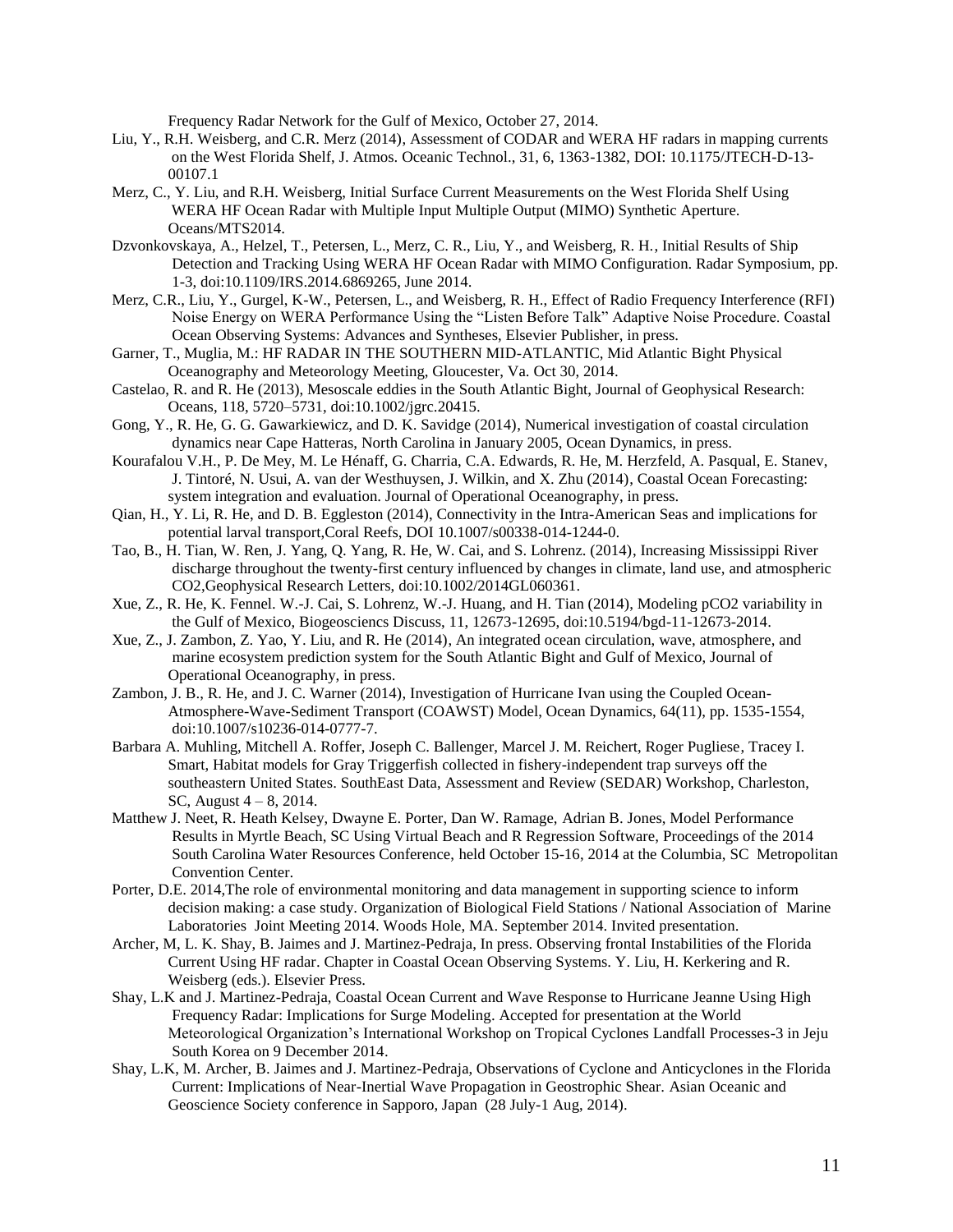- Xie, L., and B. Liu, 2014, Marine meteorology. Encyclopedia of Atmospheric Sciences, 2nd Edition, Edited by G. North, F. Zhang, and J. Pyle, Elsevier Ltd., in press.
- Xie, K., and B. Liu, 2014, An ENSO-forecast independent statistical model for the prediction of annual Atlantic tropical cyclone frequency in April. Advances in Meteorology, Vol. 2014, 248148, doi: 10.1155/2014/248148.
- Liu, B., and L. Xie, 2014, A Marine Weather Forecasting System for the South East U.S. Coastal Region. 2014 Southeast Coastal Ocean Observing Regional Association (SECOORA) Annual Meeting, 13-15 May, 2014, Savannah, GA.
- Raymond, N., M. Friedrichs, and Cai, Wei-Jun (2014), An update on the North American Coastal CARbon Synthesis (CCARS) East Coast Region. CCARS workshop, Woods Hole Oceanographic Institution, MA, August 19-21, 2014 [\(Oral Presentation at the workshop\)](http://www.whoi.edu/fileserver.do?id=190865&pt=2&p=198349)
- Porter, D.E., J. Dorton, L. Leonard, H. Kelsey, V. Subramanian and D. Hernandez. In press. Integrating environmental monitoring and observing systems in support of science to inform decision making: case studies for the Southeast. Chapter in Coastal Ocean Observing Systems. Y. Liu, H. Kerkering and R. Weisberg (eds.). Elsevier Press.

## **OUTREACH ACTIVITIES AND MATERIALS**

Numerous outreach materials have been developed for specific audiences and are available at [www.secoora.org.](http://www.secoora.org/)

### **University of South Carolina, Columbia, SC, George Voulgaris**

South Carolina Beach Community Kick-off Meeting (Aug 12-13, 2014), a coastal communities / municipalities effort to organize and influence activities for the preservation of beaches.

Working Session meeting (July 2014) organized by the Southeastern Coastal Wind Coalition in Charlotte, NC.

## **University of North Carolina – Wilmington, NC, CW Lynn Leonard**

US IOOS Advisory Committee Meetings [\(http://www.ioos.noaa.gov/advisorycommittee/welcome.html\)](http://www.ioos.noaa.gov/advisorycommittee/welcome.html). UNCW CORMP hosted Patrick McCarty, Doctoral candidate at the UNCW Watson School of Education and Principal at Murray Middle School (New Hanover County, NC), as an ocean observing intern during summer 2014. Mr. McCarty participated on buoy maintenance trips, assisted CORMP mooring technicians with sensor testing and evaluation, and learned about the Basic Observation Buoy (BOB) for classroom applications. Mr. McCarty plans on using his experience with CORMP to implement BOB in science classrooms at Murray Middle School. UNCW participated in the NC Coastal Atlas Steering Committee call on September 11, 2014 as the SECOORA representative.

UNCW, in partnership with SECOORA, hosted a Congressional Day event at UNCW's Center for Marine Science on August 5, 2014. Invitations for the event were sent to the offices North Carolina Congressmen, SECOORA members, and SECOORA stakeholders. This event provided SECOORA with the opportunity for community education on ocean observing activities within the state.

## **University of South Florida, St. Petersburg, Mark Luther**

Clam Bayou Water Quality monitoring teacher training activities - Undergraduate Environmental Science Lab Tours Water Quality Monitoring Station (October 2014).

## **University of South Florida, St. Petersburg, Robert Weisberg**

Partnered with SECOORA/IOOS/Florida Gulf Coastal University (FGCU) to host NOAA EPP intern for the summer of 2014.

Partnered with SECOORA/GCOOS-RA/IOOS on 2014 St. Petersburg Science Festival.

USF/Sea Education Association/SECOORA Canterbury School of Florida, St. Petersburg, Marine Debris Research Project.

## **University of North Carolina, Chapel Hill, Harvey Seim**

UNC HF Radar Data sharing with Cape Hatteras and Cape Lookout National Park Service groups.

## **ROFFS Inc. Mitch Roffer**

Steering Committee of the Climate and Fisheries Workshop.